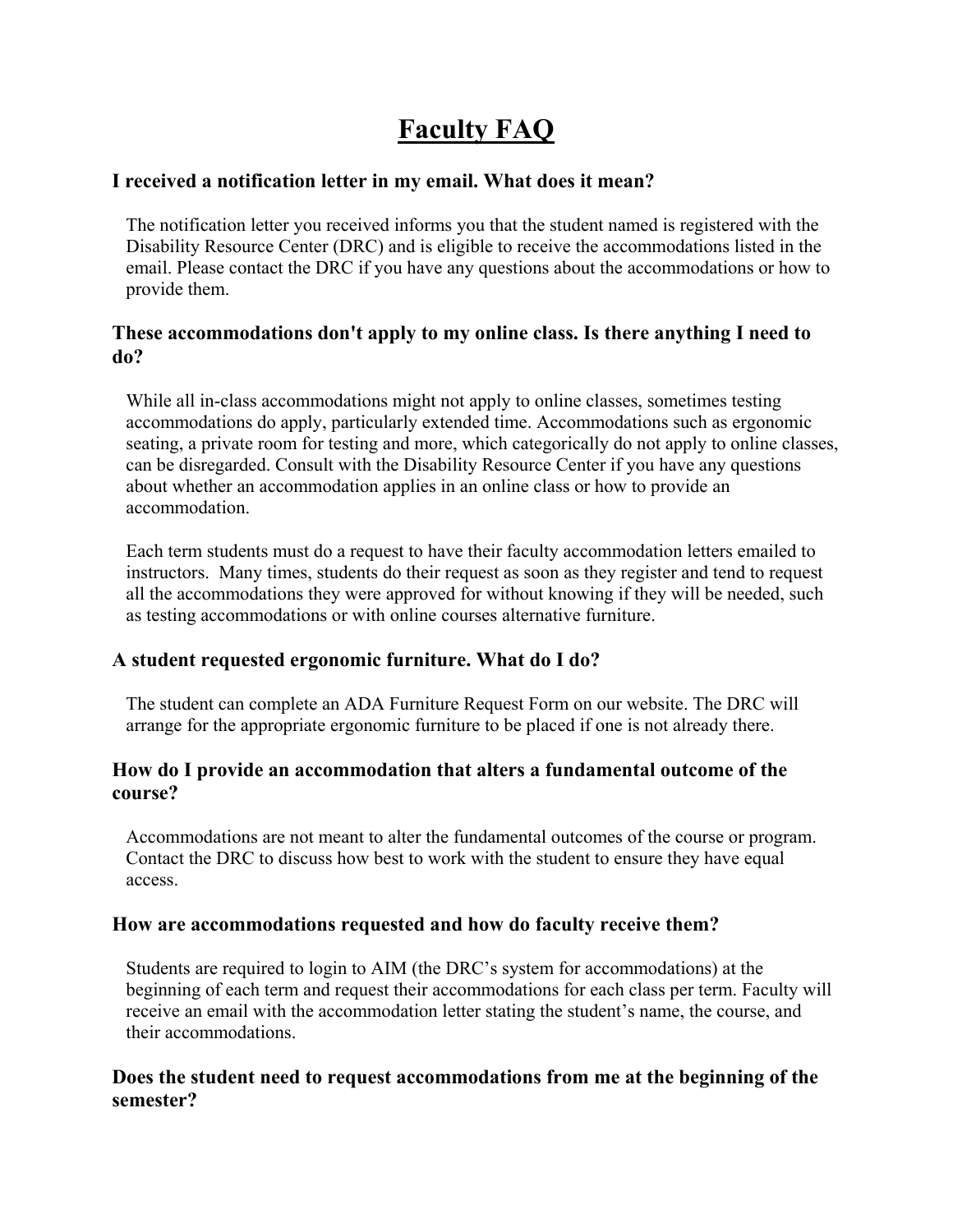No, accommodations can be requested any time during the semester, but they are never retroactive. We encourage students to request accommodations early on and to discuss their accommodations with professors as soon as they are approved by the Disability Resource Center.

## **Why haven't I received a student's accommodations letter for my class?**

This happens when students have not logged on to request their accommodation letters to be sent in AIM. Faculty should not provide accommodations without this letter. If you have questions about if a student receives accommodations from the DRC and why you haven't received them please reach out to us.

Rarely, an instructor does not receive an accommodation letter if the instructor or the course changed and the contact information was not appropriately updated. If you suspect this may have happened please let us know as soon as possible.

## **A student with a disability has requested accommodations for my class. What steps should I take?**

- 1. If a student has testing accommodations make sure you make a note of that, you may have to deliver material to the testing center or change the exam time limit in Moodle.
- 2. If the student requires a reader for their exams, the exam should be electronically delivered to the testing center. For online exams, the student can still take these in the testing center with reader software.
- 3. Talk privately with the student about the course expectations and discuss any concerns about accessibility.

# **I suspect I have a student with a disability. What should I do?**

If you suspect a student has a disability, impairment, or a temporary condition that impacts their ability to learn or take a test please direct them to our website if they would like to seek services. Faculty can also direct students to the disability statement in their syllabus, along with the other CCC student resources such as ASG and Counseling. A referral to the DRC can be made by faculty via email. Please keep in mind students must be wanting to seek accommodations for the DRC to work with the student.

#### **What information can the Disability Resource Center share with faculty?**

We cannot discuss the specifics of a student's disability with you without the student's consent, but we can answer questions about providing accommodations and how to improve the student's academic experience. Students should not be asked the details of their diagnosis, but you can ask, "How can I help you succeed in my class?"

#### **Do I need to lower my academic or behavioral standards for students with disabilities?**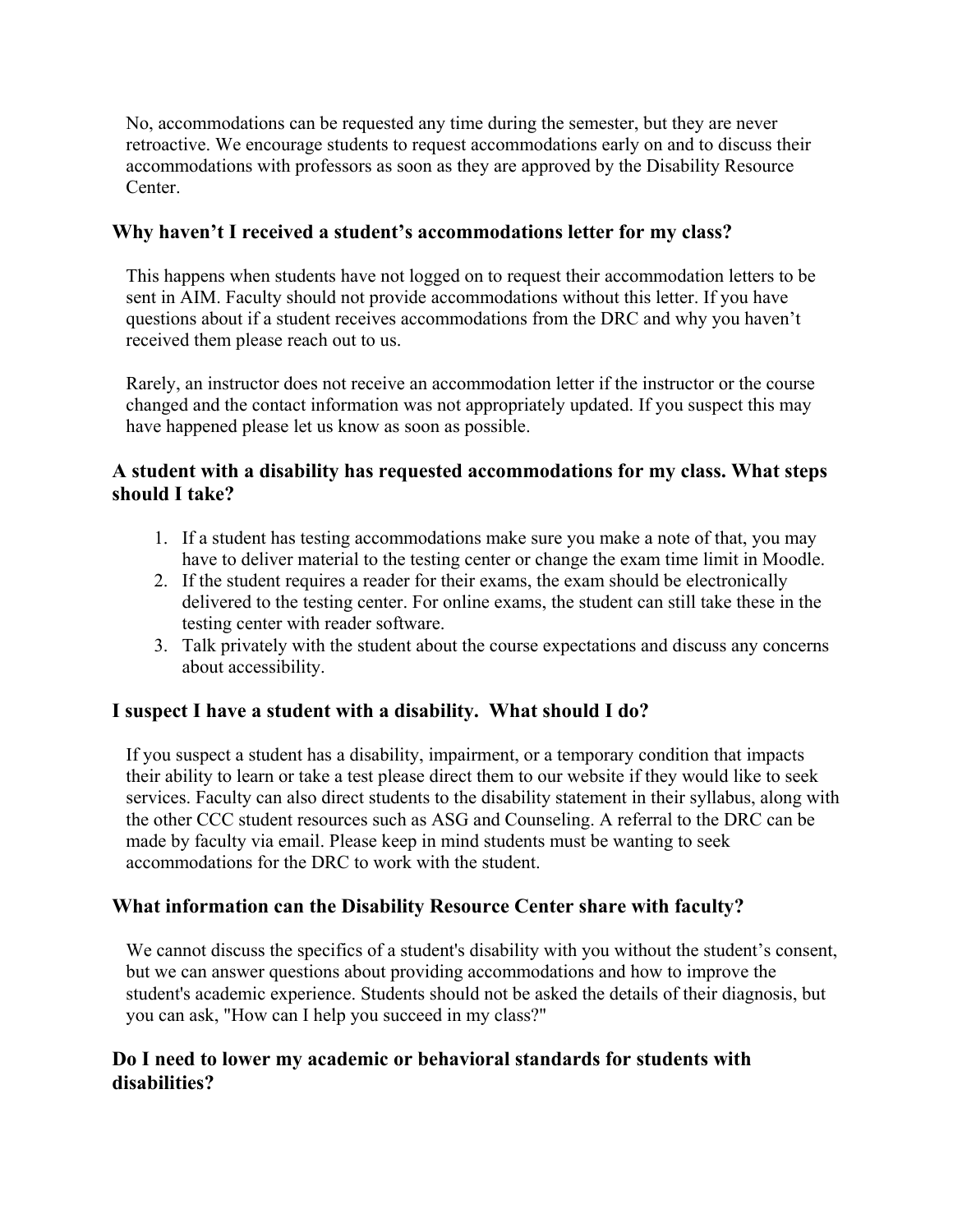No, lower standards are not considered "reasonable accommodations" according to the Americans with Disabilities Act Amendments. All students are held to the same academic standards.

## **Can I choose not to provide any accommodations for my class?**

If you are concerned about accommodations in your course, please immediately contact DRC staff. We are required to provide equal access to courses for students with disabilities and that is done by providing academic accommodations. The college and faculty individually can be held liable for not providing equal access to a student's education, the DRC works to make sure we stay in compliance across campus.

## **How can I communicate with students about their accommodations & What are things I can ask about?**

Feel free to use the following accommodation letter as a talking point if you have questions about specific accommodations, that goes for talking to the DRC as well. If you're ever unsure if something is okay to do when talking to students who have or may have a disability, feel free to ask us. Just remember not to ask students what their condition(s)/ disability is. You can also ask about:

- How you can support them.
- · About their accommodations and what they mean or how they work.
- · How the memory prompt will be used.
- · How you will coordinate exam accommodations.

# **What should I not ask?**

A student's disability is protected confidential information. Staff are not allowed to ask students what their disability or conditions are. However, students are permitted to share this information if they choose to. Please do not assume a student's disability.

# **How can I best support my students with disabilities?**

- 1. If you do not hear from a student after you receive an accommodation letter, reach out to them to discuss your expectations and class requirements. Discuss accommodations for your course and how they will work- especially for exam accommodations, any flexibility in attendance or homework, and memory prompt accommodations on exams.
- 2. Don't over accommodate. The student's accommodations are based upon documentation and if they need additional services they can meet with the DRC to see if they qualify.
- 3. Understand that all students, especially in online learning, get zoom and computer burned out. Maybe have some options to get the credit occasionally by doing a different assignment than being in zoom or watching a recording.
- 4. Many faculty post optional resources online, so students have, when available, optional ways to learn materials. For example, some learn better with one on one assistance,